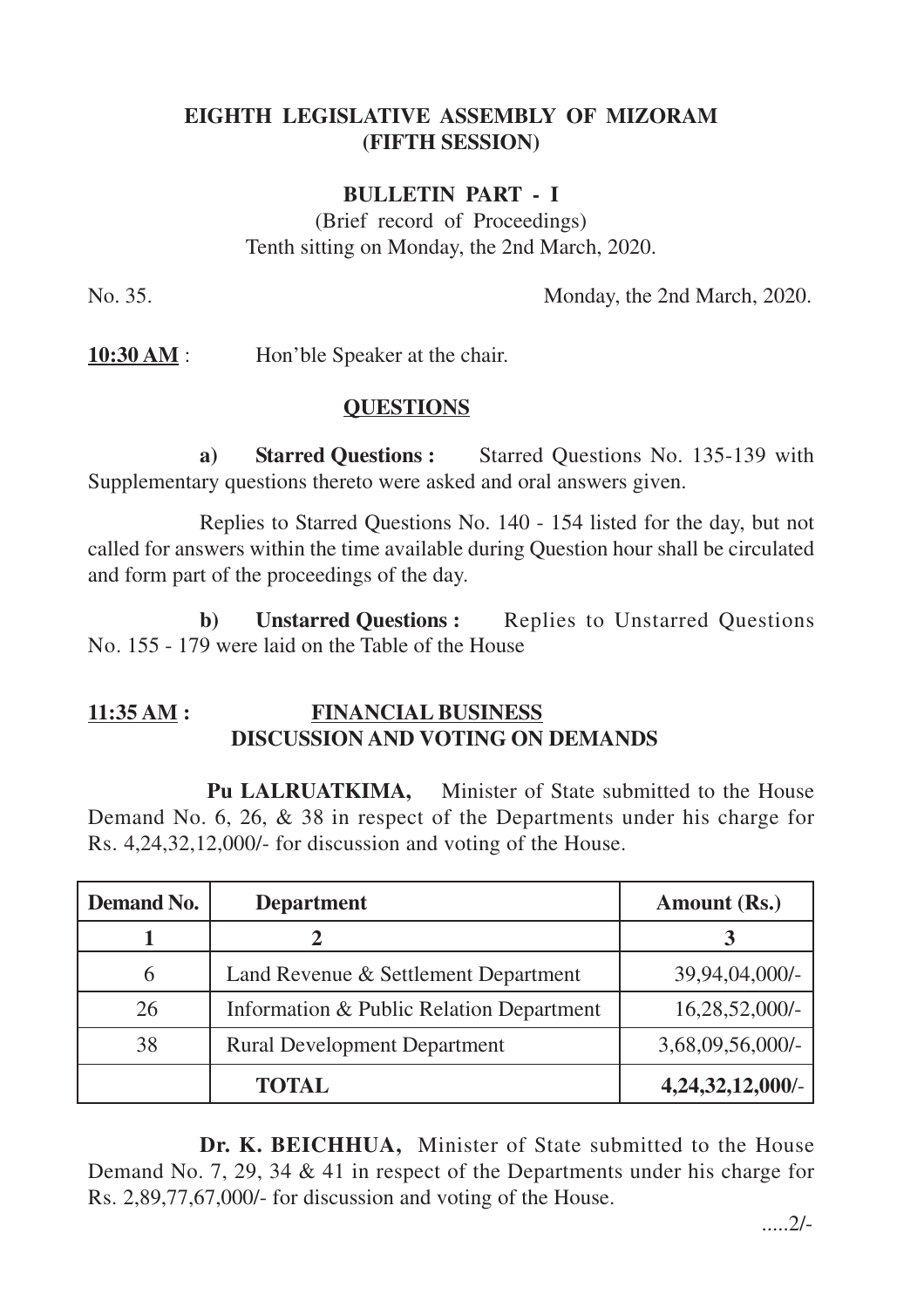| <b>Demand No.</b> | <b>Department</b>               | Amount (Rs.)      |
|-------------------|---------------------------------|-------------------|
|                   |                                 | 3                 |
| 7                 | Excise & Narcotics Department   | $46,16,62,000/$ - |
| 29                | Social Welfare Department       | 1,41,85,22,000/-  |
| 34                | Animal Husbandry & Vety. Deptt. | 81,21,44,000/-    |
| 41                | Sericulture Department          | 20,54,39,000/-    |
|                   | <b>TOTAL</b>                    | 2,89,77,67,000/-  |

**Pu LALCHAMLIANA,** Minister submitted to the House Demand No. 8, 16, & 30 in respect of the Departments under his charge for Rs. 8,82,67,26,000/- for discussion and voting of the House.

| <b>Demand No.</b> | <b>Department</b>                                  | Amount (Rs.)     |
|-------------------|----------------------------------------------------|------------------|
|                   |                                                    |                  |
| 6                 | <b>Taxation Department</b>                         | 21,61,72,000/-   |
| 26                | <b>Home Department</b>                             | 8,01,81,79,000/- |
| 38                | Disaster Management & Rehabilitation<br>Department | 59,23,75,000/-   |
|                   | <b>TOTAL</b>                                       | 8,82,67,26,000/- |

**11:43 AM :** Discussion on the Demands for Grants commenced. The Demands were discussed together at a time and the following members participated in the discussion :

- 1. Pu Zodintluanga Ralte
- 2. Pu L. Thangmawia
- 3. Pu Vanlalhlana
- 4. Pu Buddha Dhan Chakma
- 5. Dr. K. Pachhunga
- 6. Pu V.L. Zaithanzama
- 7. Pu Zothantluanga

**01:04 PM : RECESS**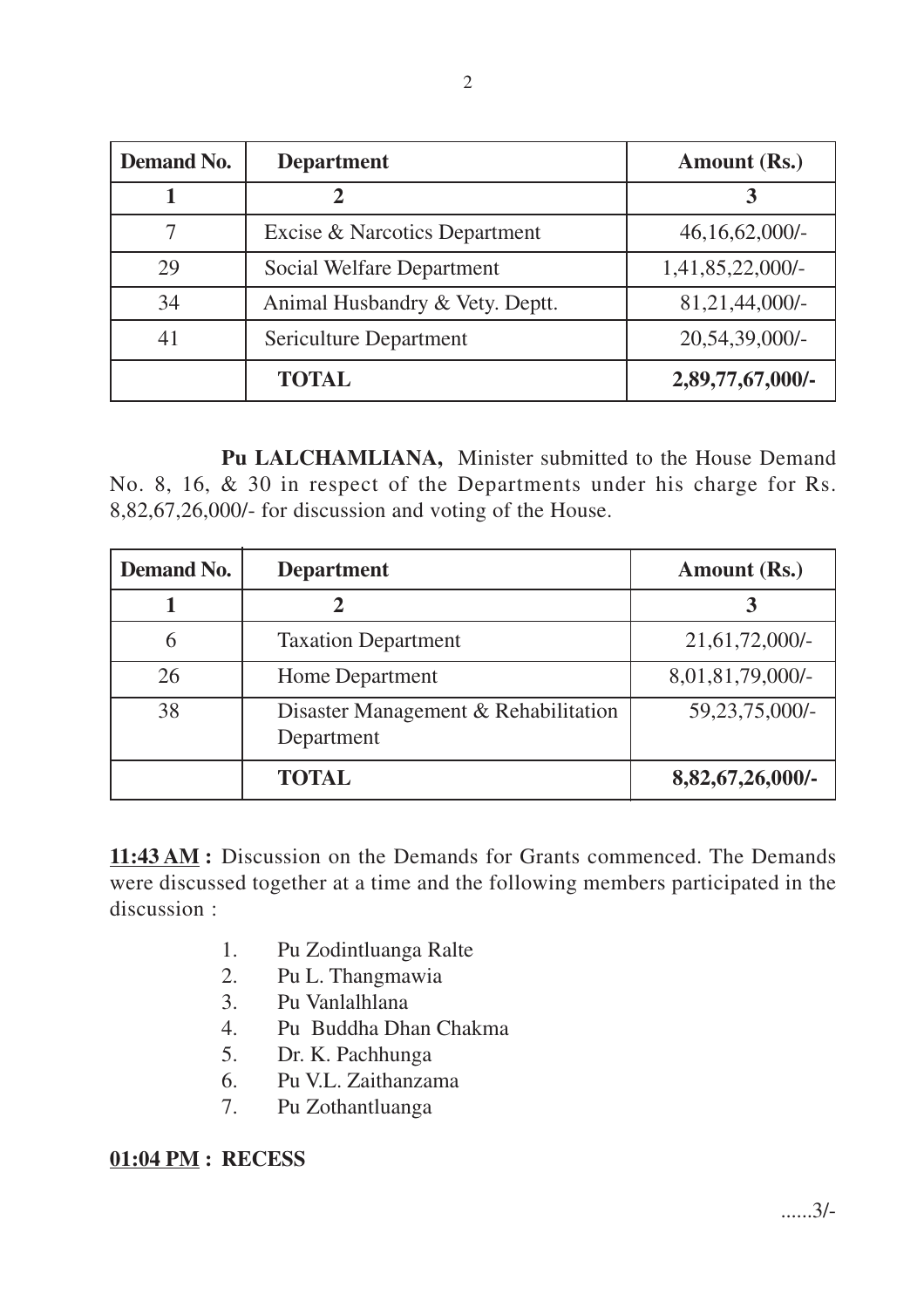#### **02:00 PM :** Hon'ble Deputy Speaker at the chair. Discussion on Demands for Grants continued.

- 8. Pu H. Biakzaua
- 9. Dr. F. Lalnunmawia
- 10. Er. H. Lalzirliana
- 11. Pu Nihar Kanti Chakma
- 12. Dr. ZR. Thiamsanga
- 13. Pu Lalrindika Ralte
- 14. Pu Lalrinsanga Ralte
- 15. Pu C. Lalmuanpuia
- 16. Pu C. Lalsawivunga
- 17. Pu Andrew H. Thangliana
- 18. Dr. Vanlaltanpuia

**04:00 PM :** Hon'ble Deputy Speaker took the consent of the House to continue the business

- 19. Pu Ramthanmawia
- 20. Pu Lalchhuanthanga
- 21. Dr. Vanlalthlana
- 22. Pu Lawmawma Tochhawng
- 23. Pu Lalrintluanga Sailo
- 24. Pu K.T. Rokhaw
- 25. Pu C. Ngunlianchunga

**05:45 PM :** Hon'ble Speaker at the chair.

26. Pu Lalduhoma

**06:10 PM :** Pu LALRUATKIMA, Minister of State thanked the members who participated in the discussion and wound up the discussion clarifying various points raised by the members. He moved that Demand No. 6, 26, & 38 in respect of the Departments under his charge for Rs. 4,24,32,12,000/- be passed by the House.

**07:05 PM :** The Demands were put to the vote of the House and were passed unanimously.

**07:06 PM : Dr. K. BEICHHUA,** Minister of State thanked the members who participated in the discussion and wound up the discussion clarifying various points raised by the members. He moved that Demand No. 7, 29, 34 & 41 in respect of the Departments under his charge for Rs. 2,89,77,67,000/- be passed by the House.